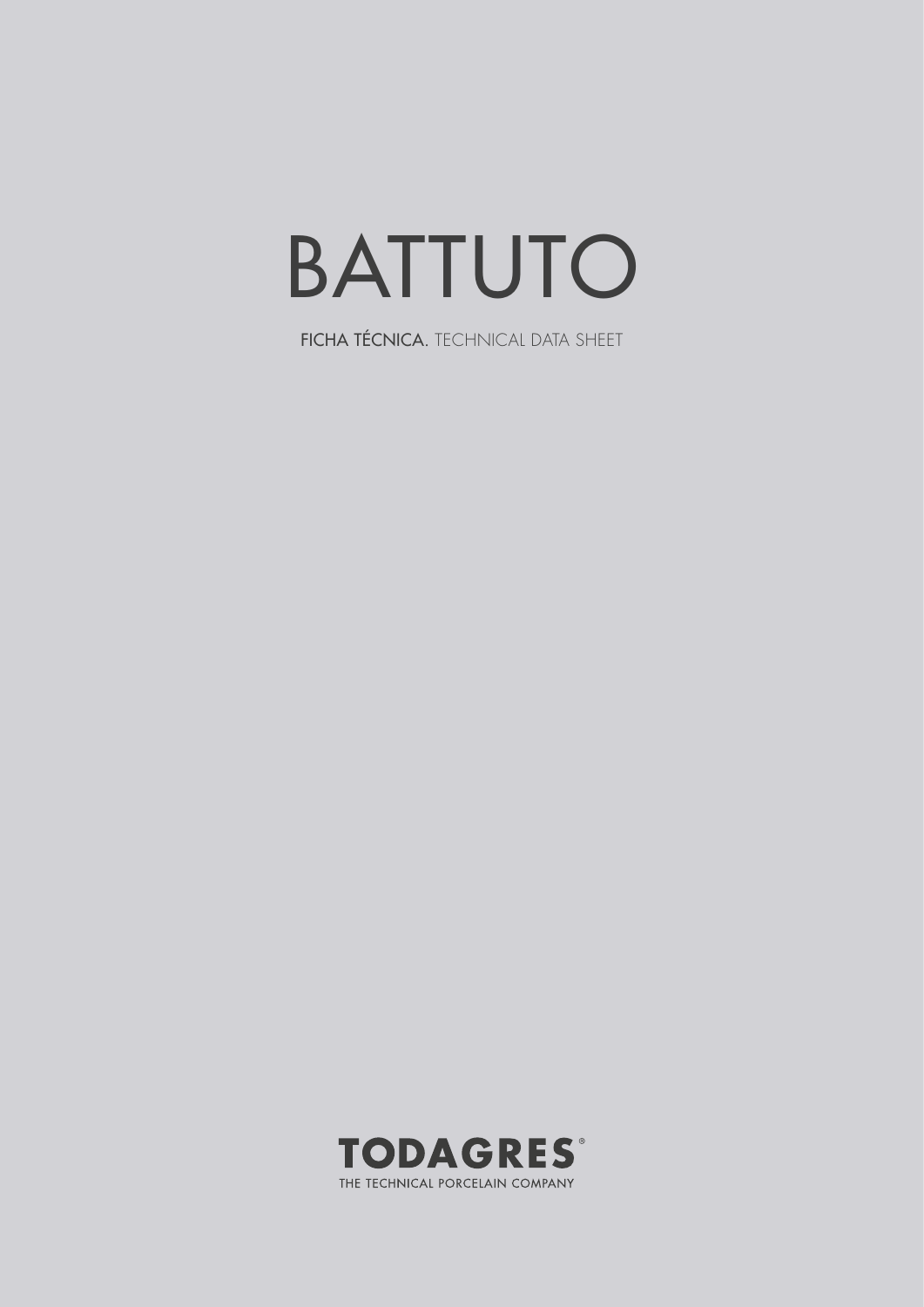

## TECHNICAL DATASHEET

TODAGRES Quality Control Department CERTIFIES, that this product meets the following Technical Characteristics:

| <b>SERIES</b>    | <b>BATTUTO</b> | <b>SIZE</b>   | 60X120                 |
|------------------|----------------|---------------|------------------------|
| <b>COLOR</b>     | <b>BEIGE</b>   | <b>FINISH</b> | <b>NATURAL R10 SKT</b> |
| <b>THICKNESS</b> | 7.5 MM         |               |                        |

| <b>TECHNICAL CHARACTERISTICS</b>                           | <b>TEST STANDARD</b><br><b>UNE - EN ISO</b> | <b>PRODUCT STANDARD</b>      | <b>TODAGRES AVERAGE</b><br><b>VALUES</b> |  |
|------------------------------------------------------------|---------------------------------------------|------------------------------|------------------------------------------|--|
|                                                            |                                             | <b>ISO 13006</b>             | <b>RECTIFIED</b>                         |  |
|                                                            | <b>DIMENSIONAL CHARACTERISTICS</b>          |                              |                                          |  |
| LENGTH AND WIDTH                                           | 10545-2                                     | ± 0,6 %                      | ± 0,1%                                   |  |
| <b>THICKNESS</b>                                           | 10545-2                                     | ± 5,0%                       | ± 5,0%                                   |  |
| STRAIGHTNESS OF SIDES                                      | 10545-2                                     | ± 0,5%                       | ± 0,1%                                   |  |
| <b>RECTANGULARITY</b>                                      | 10545-2                                     | ± 0,6 %                      | ± 0,2%                                   |  |
| <b>WARPAGE</b>                                             | 10545-2                                     | ± 0,5%                       | ± 0,25%                                  |  |
|                                                            | <b>PHYSICAL PROPERTIES</b>                  |                              |                                          |  |
| <b>WATER ABSORTION</b>                                     | 10545-3                                     | ≤ 0,5%                       | < 0.1 %                                  |  |
| BREAKING STRENGTH (N)                                      | 10545-4                                     | mín. 1300                    | 1400                                     |  |
| (N/mm 2)<br>MODULUS OF RUPTURE                             | 10545-4                                     | mín. 35                      | 53                                       |  |
| RESISTANCE TO DEEP ABRASION<br>(mm3)                       | 10545-6                                     | máx. 175                     | 130                                      |  |
| COEFFICIENT OF LINEAR THERMAL EXPANSION (1/K)              | 10545-8                                     | <b>TEST METHOD AVAILABLE</b> | $6,3 \times 10^{-6}$                     |  |
| THERMAL SHOCK RESISTANCE                                   | 10545-9                                     | TEST METHOD AVAILABLE        | <b>RESIST</b>                            |  |
| MOISTURE EXPANSION<br>(mm/m)                               | 10545-10                                    | <b>TEST METHOD AVAILABLE</b> | < 0,1                                    |  |
| <b>FROST RESISTANCE</b>                                    | 10545-12                                    | <b>REQUIRED</b>              | <b>RESIST</b>                            |  |
| SLIPERINESS CRITICAL ANGLE                                 | <b>DIN 51130</b>                            |                              | R <sub>10</sub>                          |  |
| <b>CHEMICAL PROPERTIES</b>                                 |                                             |                              |                                          |  |
| RESISTANCE TO HOUSEHOLD CHEMICAL AND SWIMING<br>POOL SALTS | 10545-13                                    | mín. B                       | A                                        |  |
| RESISTANCE TO LOW CONCENTRATIONS / ACIDS                   | 10545-13                                    | INDICATED BY MANUFACTURER    | LA                                       |  |
| RESISTANCE TO LOW CONCENTRATIONS / ALKALIS                 | 10545-13                                    | INDICATED BY MANUFACTURER    | LA                                       |  |
| RESISTANCE TO LOW CONCENTRATIONS / ACIDS                   | 10545-13                                    | <b>TEST METHOD AVAILABLE</b> | HA                                       |  |
| RESISTANCE TO LOW CONCENTRATIONS /ALKALIS                  | 10545-13                                    | <b>TEST METHOD AVAILABLE</b> | <b>HA</b>                                |  |
| RESISTANCE TO STAINING                                     | 10545-14                                    | TEST METHOD AVAILABLE        | 5                                        |  |

PORCELAIN products belong to the GROUP BIa "ceramic tiles dry pressed, which have a low water absorption"  $(E < 0.5 \%)$ . Limits to this group are available on Standard ISO 13006, more exactly on annexe BIa.

This product fulfils specifications required by International Norm ISO 13006 annexe BIa, by European Norm EN 14411, and by Spanish Norm UNE-EN 14411 annexe G.

Quality Control Dept. manager

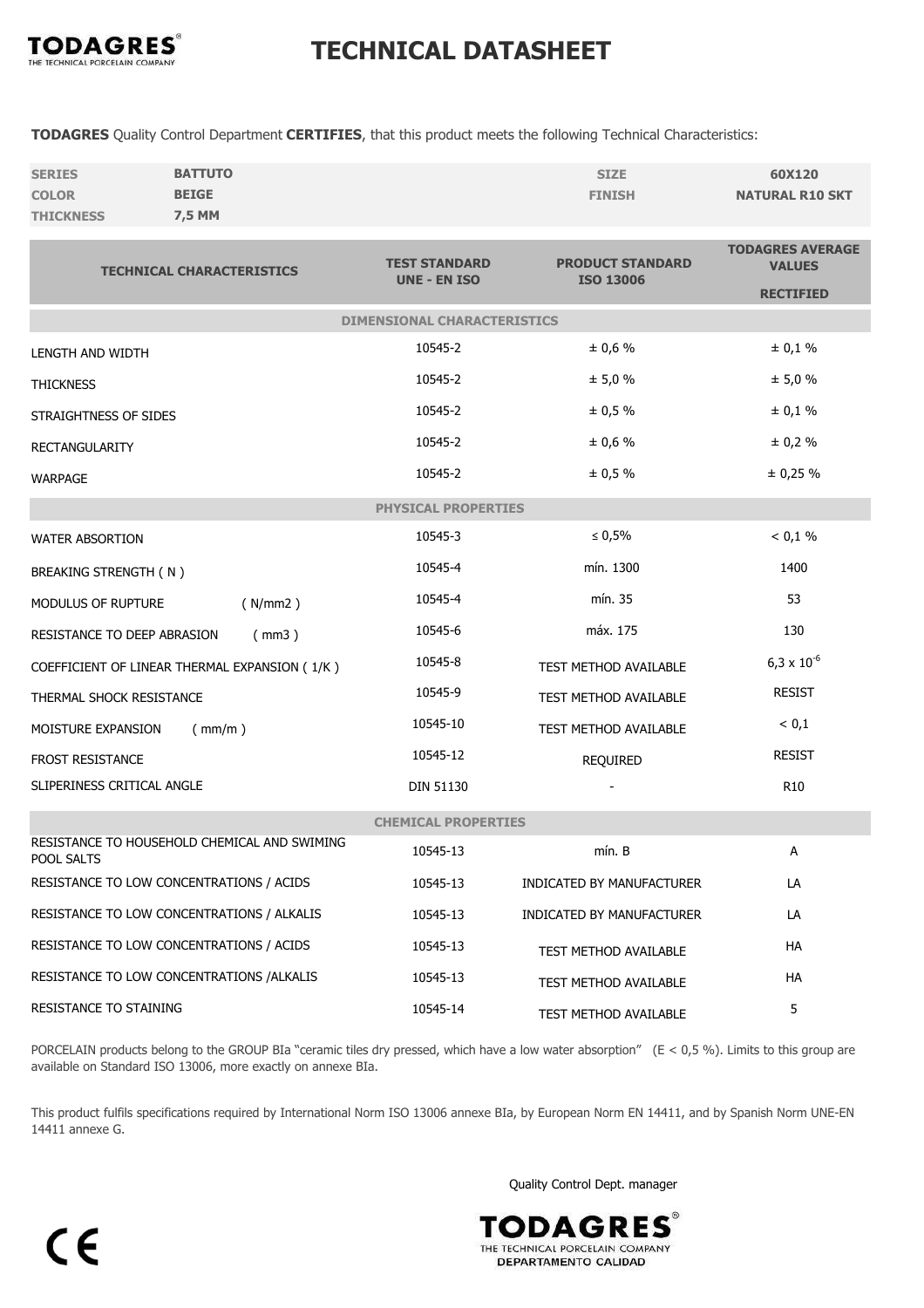

## TECHNICAL DATASHEET

TODAGRES Quality Control Department CERTIFIES, that this product meets the following Technical Characteristics:

| <b>SERIES</b>    | <b>BATTUTO</b> | <b>SIZE</b>   | 60X120                 |
|------------------|----------------|---------------|------------------------|
| <b>COLOR</b>     | <b>ÉBANO</b>   | <b>FINISH</b> | <b>NATURAL R10 SKT</b> |
| <b>THICKNESS</b> | 7,5 MM         |               |                        |

| <b>TECHNICAL CHARACTERISTICS</b>                           | <b>TEST STANDARD</b><br><b>UNE - EN ISO</b> | <b>PRODUCT STANDARD</b>      | <b>TODAGRES AVERAGE</b><br><b>VALUES</b> |  |
|------------------------------------------------------------|---------------------------------------------|------------------------------|------------------------------------------|--|
|                                                            |                                             | <b>ISO 13006</b>             | <b>RECTIFIED</b>                         |  |
|                                                            | <b>DIMENSIONAL CHARACTERISTICS</b>          |                              |                                          |  |
| LENGTH AND WIDTH                                           | 10545-2                                     | ± 0,6 %                      | ± 0,1%                                   |  |
| <b>THICKNESS</b>                                           | 10545-2                                     | ± 5,0%                       | ± 5,0%                                   |  |
| STRAIGHTNESS OF SIDES                                      | 10545-2                                     | ± 0,5 %                      | ± 0,1%                                   |  |
| <b>RECTANGULARITY</b>                                      | 10545-2                                     | ± 0,6 %                      | ± 0,2%                                   |  |
| <b>WARPAGE</b>                                             | 10545-2                                     | ± 0,5%                       | ± 0,25%                                  |  |
|                                                            | <b>PHYSICAL PROPERTIES</b>                  |                              |                                          |  |
| <b>WATER ABSORTION</b>                                     | 10545-3                                     | ≤ 0,5%                       | < 0.1 %                                  |  |
| <b>BREAKING STRENGTH (N)</b>                               | 10545-4                                     | mín. 1300                    | 1400                                     |  |
| MODULUS OF RUPTURE<br>(N/mm2)                              | 10545-4                                     | mín. 35                      | 53                                       |  |
| RESISTANCE TO DEEP ABRASION<br>(mm3)                       | 10545-6                                     | máx. 175                     | 130                                      |  |
| COEFFICIENT OF LINEAR THERMAL EXPANSION (1/K)              | 10545-8                                     | TEST METHOD AVAILABLE        | $6.3 \times 10^{-6}$                     |  |
| THERMAL SHOCK RESISTANCE                                   | 10545-9                                     | TEST METHOD AVAILABLE        | <b>RESIST</b>                            |  |
| MOISTURE EXPANSION<br>(mm/m)                               | 10545-10                                    | TEST METHOD AVAILABLE        | < 0,1                                    |  |
| <b>FROST RESISTANCE</b>                                    | 10545-12                                    | <b>REQUIRED</b>              | <b>RESIST</b>                            |  |
| SLIPERINESS CRITICAL ANGLE                                 | <b>DIN 51130</b>                            |                              | R <sub>10</sub>                          |  |
| <b>CHEMICAL PROPERTIES</b>                                 |                                             |                              |                                          |  |
| RESISTANCE TO HOUSEHOLD CHEMICAL AND SWIMING<br>POOL SALTS | 10545-13                                    | mín. B                       | A                                        |  |
| RESISTANCE TO LOW CONCENTRATIONS / ACIDS                   | 10545-13                                    | INDICATED BY MANUFACTURER    | LA                                       |  |
| RESISTANCE TO LOW CONCENTRATIONS / ALKALIS                 | 10545-13                                    | INDICATED BY MANUFACTURER    | LA                                       |  |
| RESISTANCE TO LOW CONCENTRATIONS / ACIDS                   | 10545-13                                    | <b>TEST METHOD AVAILABLE</b> | HA                                       |  |
| RESISTANCE TO LOW CONCENTRATIONS /ALKALIS                  | 10545-13                                    | <b>TEST METHOD AVAILABLE</b> | <b>HA</b>                                |  |
| RESISTANCE TO STAINING                                     | 10545-14                                    | TEST METHOD AVAILABLE        | 5                                        |  |

PORCELAIN products belong to the GROUP BIa "ceramic tiles dry pressed, which have a low water absorption"  $(E < 0.5 \%)$ . Limits to this group are available on Standard ISO 13006, more exactly on annexe BIa.

This product fulfils specifications required by International Norm ISO 13006 annexe BIa, by European Norm EN 14411, and by Spanish Norm UNE-EN 14411 annexe G.

Quality Control Dept. manager